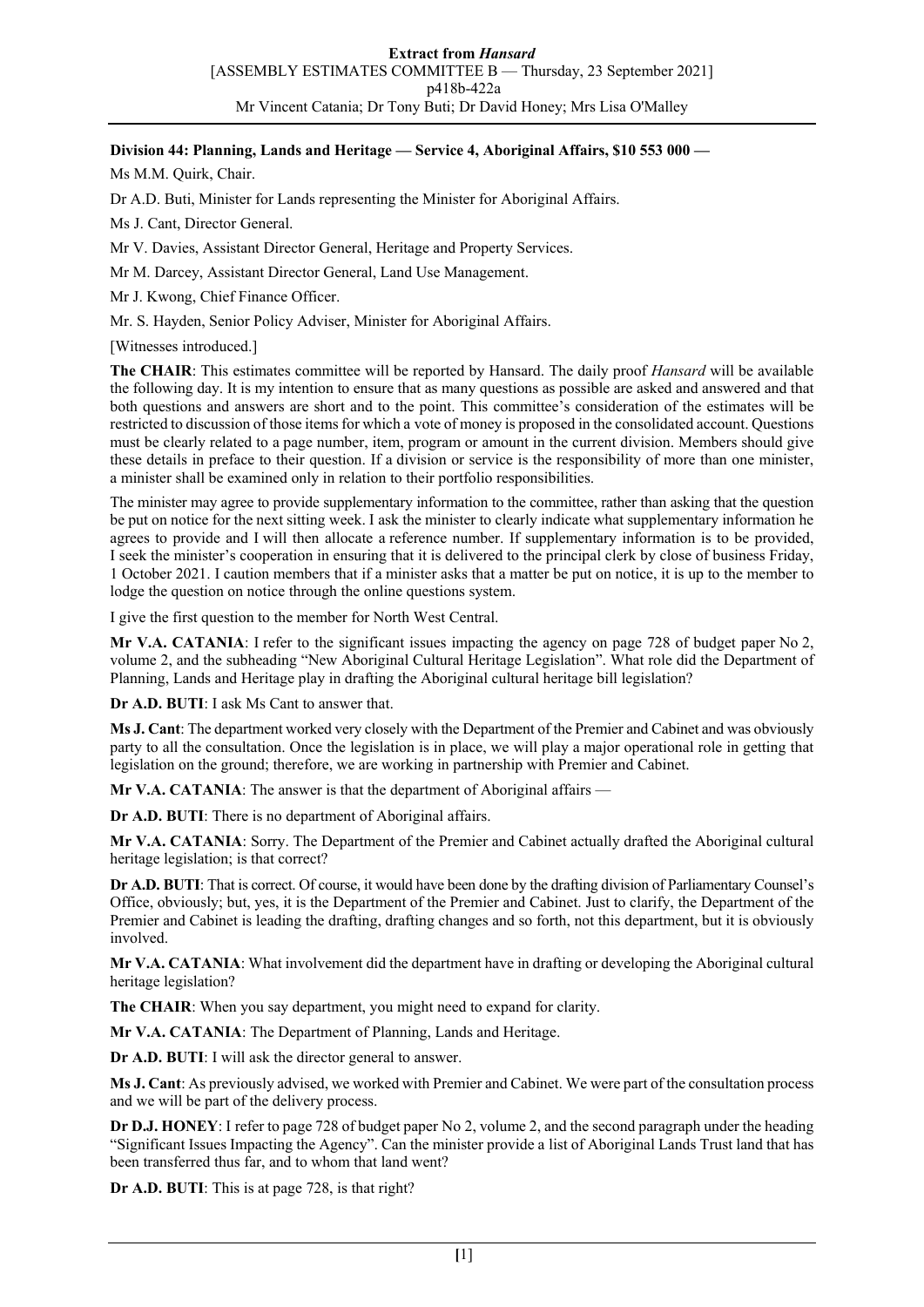**Dr D.J. HONEY**: Yes; the second paragraph titled "Aboriginal Lands Trust Divestment".

**Dr A.D. BUTI**: Yes. The Department of Planning, Lands and Heritage and the Aboriginal Lands Trust share the joint objective of divesting land currently owned or managed by the Aboriginal Affairs Planning Authority and the ALT, jointly referred to as the ALT estate. Divestment of the Aboriginal Lands Trust estate was a commitment of the government at the 2017 election. It was central to increasing direct Aboriginal control of land to strengthen communities, foster economic opportunities, and secure and improve outcomes for Aboriginal people. As at 30 June 2020, the ALT estate comprised 306 properties—approximately 8.7 per cent of the state, or 22 million hectares—with 244 crown reserves, 50 freehold conditional tenure freehold properties, six general purposes leases and five pastoral leases. There are 142 permanent Aboriginal settlements or communities on the ALT estate, with approximately 12 000 residents. In 2019–20, the department received a budget of \$5.841 million through to 2024–25 to facilitate the divestment of 34 priority ALT properties.

There is a list of properties that we have leased. These include a lease to Murray Yarran in Quairading; two leases to Yura Yungi Medical Service Aboriginal Corporation in Halls Creek, with one at 8 Terone Street; a lease to Lombadina Aboriginal Corporation in the Dampier Peninsula; a lease to Coodingnow Incorporated for a property on Great Northern Highway, Paynes Find; two leases to the Winder family for 42 Marmion Street and 38 Marmion Street, East Carnarvon; a lease to MG Dawang Land Pty Ltd in Kununurra; two leases to Badimia Bandi Barna Aboriginal Corporation in Mt Magnet, with one in Priestley Street; three leases to Mungarlu Ngurrarankatja Rirraunkaja RNTBC in the Shire of Wiluna, in the Little Sandy Desert and on the Gunbarrel Highway; and a lease to Nyangumarta Warrarn Aboriginal Corporation on Eighty Mile Beach Road in the Shire of Broome.

More recently, an additional five properties were approved by the ALT and the Minister for Aboriginal Affairs for divestment. These include two Noongar Boodja Land Sub Pty Ltd properties—one in Mt Lawley and the other in Subiaco; a Pila Nguru Aboriginal Corporation property on the Nullarbor, located approximately 80 kilometres south of the Tjuntjuntjara community, where, as I said, I went recently; another unmanaged reserve of the state of Western Australia at 116 Kempton Street, Geraldton; and Lake Gregory pastoral station.

An additional three properties have been divested as freehold to Noongar Boodja Land Sub Pty Ltd—64 Matheson Road, Applecross, another property in Hamilton Hill, and a property in Greenmount.

That is the list of properties.

**Dr D.J. HONEY**: Is the minister aware whether any of those properties in regional areas have been divested as freehold title for individuals or otherwise, or have those properties been vested in a group—a prescribed body corporate?

[10.10 am]

**Dr A.D. BUTI**: There is some freehold. The land that the Winder family lives on in east Carnarvon is freehold; otherwise, the lands are owned mainly by the groups and corporations.

**Dr D.J. HONEY**: This is more of a preamble. One of the frustrations in the Aboriginal communities that has been expressed to me is that although it is obviously sensible to transfer the Aboriginal Lands Trust lands, the stated objective of economic growth or providing economic opportunity is largely not realised because there is no title to a piece of land. However, there seems to be a generational change. The older members in the Aboriginal communities seem to be happy with the collectivist idea that property is held by the group, but the younger people want to have a piece of property that is their own. The problem is that because there is no individual title, someone who wants to build a house cannot go to a bank to get a loan because the bank does not have a title against which it can hold a mortgage. That is true for starting a business as well. Frustrations have been expressed to me, particularly in the Fitzroy Valley where I have spent the most time, that the economic opportunities cannot be realised because the title is not in a form that allows people to take out a mortgage. Rather than empowering Aboriginal people, they believe that the way in which most of the land is transferred is in fact preventing them from engaging in meaningful economic activity. I wonder whether the department is considering looking at transferring more land to freehold title so that the people who live in those communities can realise greater economic activity and invest in their own home and be able to pass that on and the like. Obviously, all that land would still be subject to native title, so it is not as though the land would not be controlled by the local body corporates. I wonder whether there is a view on that, because it seems that although the current model allows for the transfer of land, it does not provide the economic opportunity that it should.

**Dr A.D. BUTI**: I will take most of what the member said as a comment. Minister Dawson and I went to Tjuntjuntjara last week for the transfer of 78 000 hectares with a 100-year lease, and I can assure the member that the community was very positive and happy about that. I am not the Minister for Aboriginal Affairs. I am dealing with the budget issues, but that is a policy issue and maybe that should be discussed in another forum.

**Mrs L.M. O'MALLEY**: I refer to expenses on page 70 —

**The CHAIR**: I think we have passed that division.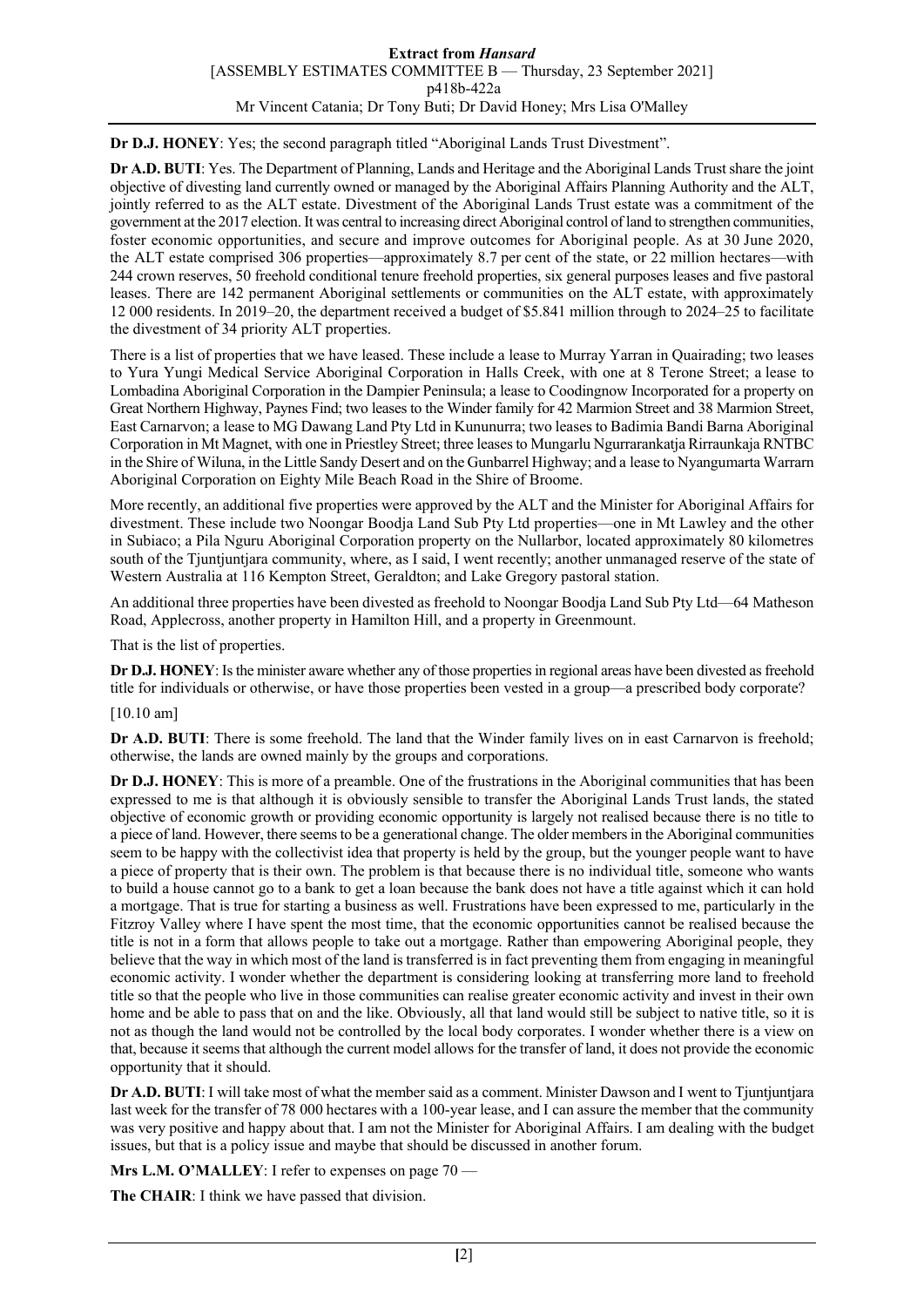**Mr V.A. CATANIA**: I refer to the preserving Aboriginal sites grant program on page 728. What is the Aboriginal sites grant program? How is it accessed? What projects have been funded, and where are these projects located?

**Dr A.D. BUTI**: The program is for the Aboriginal community to protect and promote Aboriginal heritage sites. Aboriginal not-for-profit organisations can apply for the grant, which is up to \$30 000 per project, when the place is included on the Register of Places and Objects or is awaiting assessment by the Department of Planning, Lands and Heritage. Grants are provided only to places that have been determined to be an Aboriginal site. Over the last seven years, \$1.75 million has been committed to Aboriginal not-for-profit organisations to complete projects such as installing fences and signs, the remediation of burial sites and graffiti removal to help protect these important heritage sites across the state.

Previously funded projects include Oyster Harbour fish traps in Albany; the Kukenarup memorial project near Ravensthorpe; fencing the Bungarun leprosy cemetery in the Kimberley; graffiti removal at Murujuga on the Burrup Peninsula; a restoration healing project in Woodanilling; and the restoration of the Paddy Coyne complex in Albany.

In 2021, preserving Aboriginal sites recipients have included the Albany Aboriginal Corporation; the Bunuba Dawangarri Aboriginal Corporation in the Kimberley; the Gnowangerup Aboriginal Corporation project; the Jidi Jidi Aboriginal Corporation in Meekatharra; the Kimberley Aboriginal Law and Culture Centre; the Kulyamba Aboriginal Corporation in the Gascoyne, in Carnarvon, which I am sure the member knows about; the Mangala Aboriginal Corporation in the midwest, Murchison and Gascoyne; the Gumala Aboriginal Corporation in the Pilbara; the Winun Ngari Aboriginal Corporation in the Kimberley; and the Yarramoup Aboriginal Corporation in the goldfields–Esperance–Ravensthorpe area.

**Mr V.A. CATANIA**: Thank you, minister. Perhaps he might want to answer the question as a supplementary if he finds it difficult to pronounce the names. They are hard to pronounce.

**Dr A.D. BUTI**: They are hard, but do not worry. I have given the member an answer now. It will be in *Hansard*. The member does not have to worry about supplementary questions.

**Mr V.A. CATANIA**: I am very impressed. I am glad that the member is a minister.

On page 729 under the heading "COVID-19 Response", paragraph 9.1 refers to maintenance and infrastructure upgrades in remote Aboriginal communities. Can the minister outline the maintenance and infrastructure upgrades that will be funded in remote Aboriginal communities? I am happy to take it as a supplementary if the minister cannot answer it or does not have that information.

**Dr A.D. BUTI**: The remote Aboriginal communities infrastructure stimulus package is \$1.6 million. Maintenance and infrastructure upgrades across 11 remote Aboriginal communities provide economic and health benefits for local residents.

**Mr V.A. CATANIA**: Which Aboriginal communities are they? The minister mentioned 11 of them. Can the minister provide me with a list of them?

**Dr A.D. BUTI**: I do not think we have that information available, but I am sure that if the member asks a question on notice, it can be made available.

**Mr V.A. CATANIA**: Surely that is a supplementary question. There will be no skin off anyone's nose by answering that as a supplementary question. The minister mentioned the 11 remote communities, how about providing that information? That is a fair question.

**The CHAIR**: One of the minister's advisers is nodding.

**Dr A.D. BUTI**: We do not have that information. Even if the member seeks it as supplementary information, we do not have that information.

**Mr V.A. CATANIA**: The government is funding \$1.7 million to 11 remote Aboriginal communities but the minister does not know —

**Dr A.D. BUTI**: We do not have the information here. I am not saying that we do not have the information; we do not have the information here. If the member puts a question on notice, I am sure we will be able to provide it to him.

**Mr V.A. CATANIA**: Surely, minister, that is for supplementary information. I do not think there is anything controversial about putting it as a supplementary.

**Dr A.D. BUTI**: I gave my answer.

**The CHAIR**: It is quite clear that the minister is not prepared to do it, so let us not waste any more time. I am sure the member has other more pressing questions.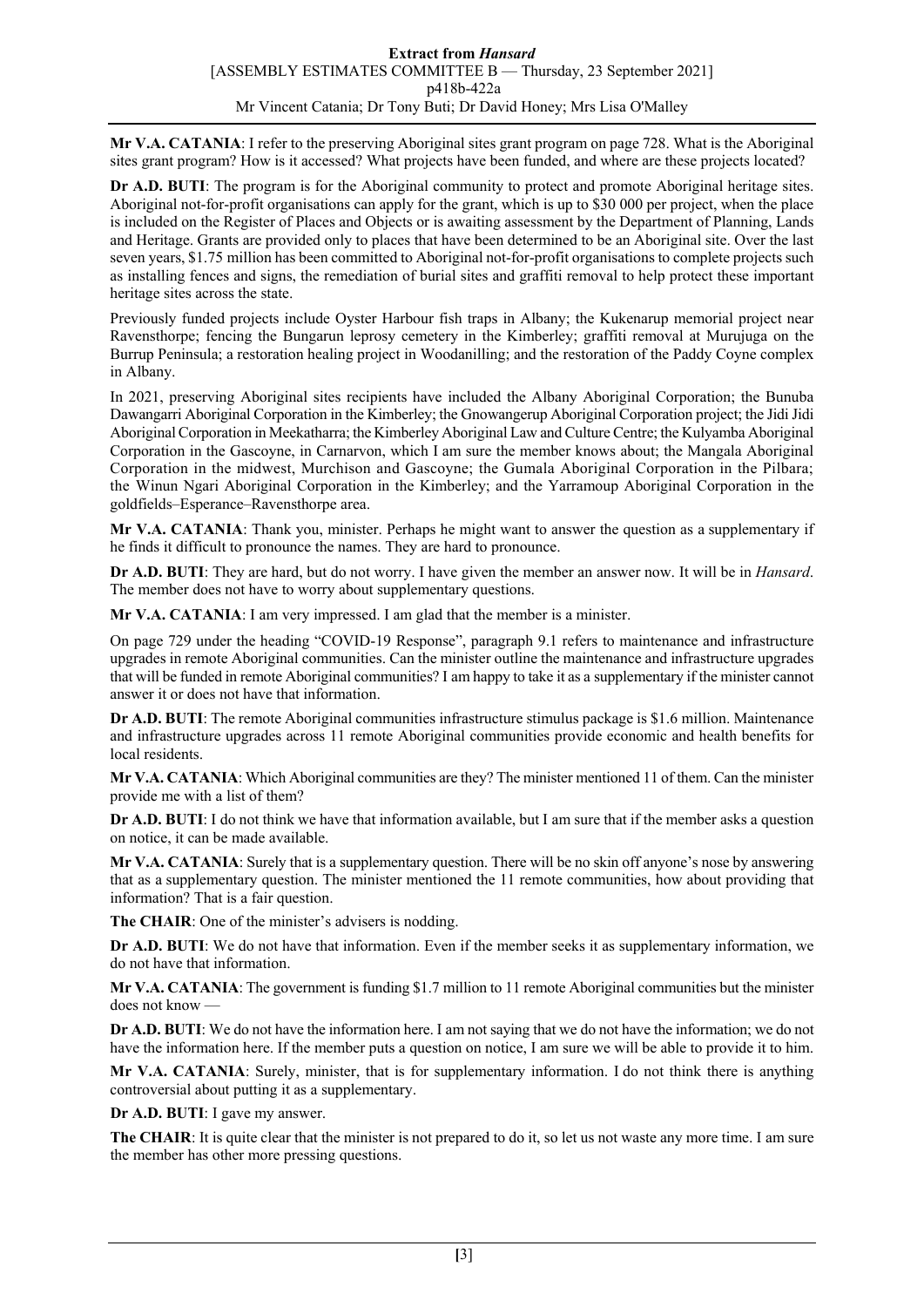**Dr D.J. HONEY**: In relation to communications, I do not know whether that investment covers that area as well. There is a particular issue among some of the remote communities that they appear to have service arrangements with separate communication providers or corporations —

[10.20 am]

**Dr A.D. BUTI**: Where are we?

**Dr D.J. HONEY**: It is a follow-up question from the previous question.

**The CHAIR**: Give the reference number.

**Dr D.J. HONEY**: It is page 735.

**The CHAIR**: We are on page 729.

**Dr A.D. BUTI**: That is not what we were on.

**Dr D.J. HONEY**: We will go back; thank you, Chair.

**The CHAIR**: Let us make it a new question.

**Dr D.J. HONEY**: We will make it a new question.

**The CHAIR**: In which case, you better give the reference.

**Dr D.J. HONEY**: I will have to give that, will I not, chair. I refer to the table at the top of page 728.

**The CHAIR**: You did mention page 735.

**Dr D.J. HONEY**: I should say page 727, which is the table in part 11, "Planning and Land Use". I refer to the delivery of services.

**Dr A.D. BUTI**: Can we stop? Are we on page 727 now, are we?

**Dr D.J. HONEY**: Yes, we are. I refer to the total appropriations and delivery of service to those communities. Is there a strategy around having unification of communication provision in the more remote communities? I ask that question because, as I understand it, there is an idiosyncratic approach to communication provision in the communities. I ask the question generally about whether the minister's department has any influence or control in that area, because when people move between communities, they cannot communicate using mobile phones, which is very important now, because service providers are in different communities.

**Dr A.D. BUTI**: I do not think this department has anything to do with that.

**Dr D.J. HONEY**: The department does not have any control over that. Thank you.

**Mr V.A. CATANIA**: I refer to page 731 and the table under "Outcomes and Key Effectiveness Indicators". The line third from the bottom of that table shows the percentage of statutory approvals delivered to the Aboriginal Cultural Material Committee within set time frames. I notice that in 2019–20 it was 93 per cent; actual in 2020–21 is 90 per cent; and then it goes down to 68 per cent for estimated actual in 2020–21; and then it jumps back up to 90 per cent. Can the minister explain why there is a massive drop in the 2021–22 estimated actual?

**Dr A.D. BUTI**: The variance between the 2020–21 budget and the 2020–21 estimated actual is mainly due to items tabled in February 2021 instead of January 2021 as there was no January meeting, and the delay of the June 2021 meeting on two occasions due to the unavailability of committee members.

**The CHAIR**: That is in note 3, member.

**Mr V.A. CATANIA**: Does the minister think that it is realistic for it to jump back up to the 90 per cent mark even though it seems as though there has also been a reduction in department funds?

**Dr A.D. BUTI**: No, as I said, part of it was due to the unavailability of committee members and, hopefully, that will not be the case going forward.

**The CHAIR:** We are dealing with division 44, service 4, Aboriginal affairs. The question —

**Mr V.A. CATANIA**: I have a new question if no-one else has one.

**The CHAIR**: All right. Just quickly, member for North West Central.

**Dr A.D. BUTI**: You built our hopes up there, member.

**Mr V.A. CATANIA**: There is plenty of time. Where does the minister have to go?

**The CHAIR**: I would like the Office of Multicultural Interests to get a run for a change.

**Mr V.A. CATANIA**: We will get there. Just quickly, I refer to carbon farming on crown land.

**The CHAIR**: Where are you looking?

**Mr V.A. CATANIA**: I refer to page 729, paragraph 8, "Carbon Farming on Crown Land".